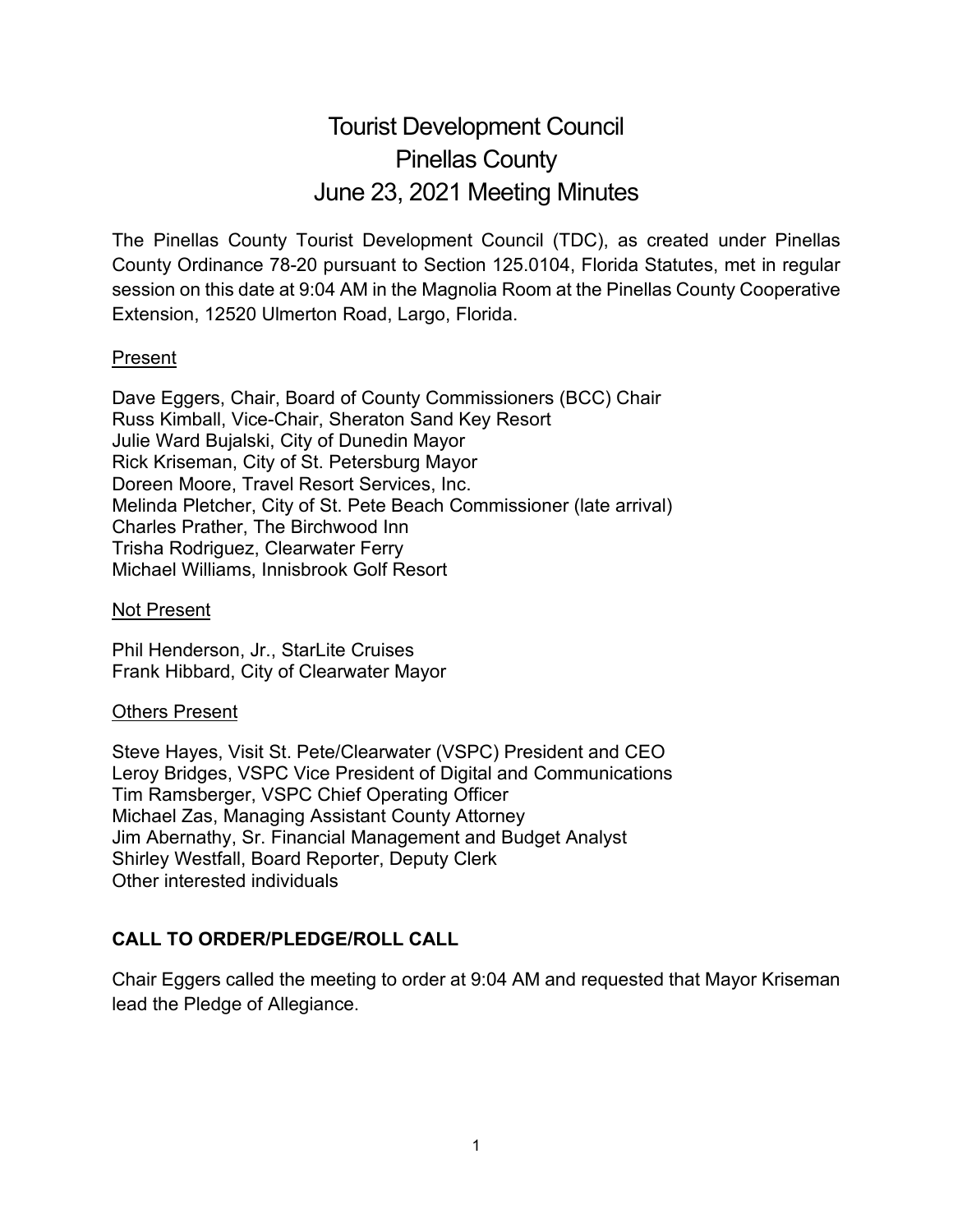### **CHAIR COMMENTS**

Chair Eggers expressed his gratitude and welcomed the agency team members in attendance.

# **APPROVAL OF TDC MINUTES – MAY 18, 2021**

Upon motion by Ms. Moore, seconded by Mr. Kimball and carried unanimously, the minutes of the May 18 meeting were approved.

# **PUBLIC COMMENT**

Upon invitation by Chair Eggers, EndorFUN Sports Chief Operating Officer Ryan Jordan appeared and expressed why the St. Petersburg Run Fest should be included in the Elite Event Funding Program, stating that the event is much like a festival in terms of merging local heritage and economic impact with wellness, charities, arts, and music.

# **FINANCE UPDATES**

#### Revenues

Mr. Abernathy referred to a report and presented an update of revenues and projections for Fiscal Year (FY) 2021 and FY 2022 and indicated that Tourist Development Tax revenue is projected at \$63.1 million in the budget request; and that operating and capital reserves are \$41 million and \$40.7 million, respectively. He noted that the one-time use of \$4.4 million from reserves and used for additional marketing expenses in the current budget year will be repaid in FY 2022; and that operating reserves will be more than adequate moving forward.

In response to a query by Mr. Prather, Mr. Abernathy indicated that the budget will have a \$61.2 million fund balance beginning FY 2022.

#### Expenses

Mr. Hayes referred to a document titled *Financial Statement for May 2021* and discussed the items included under Personal Services, Operational Expenses, and Promotional Expenses, noting that the statement reflects what has been paid to date; and that certain payment data is often delayed up to three months, particularly in relation to advertising.

Referring to a document titled *Finance Report – May 2021,* Mr. Hayes explained that the report captures expenses that are still in progress but have not yet been paid; and that it includes an adjusted budget indicating a more accurate account of the amount of funds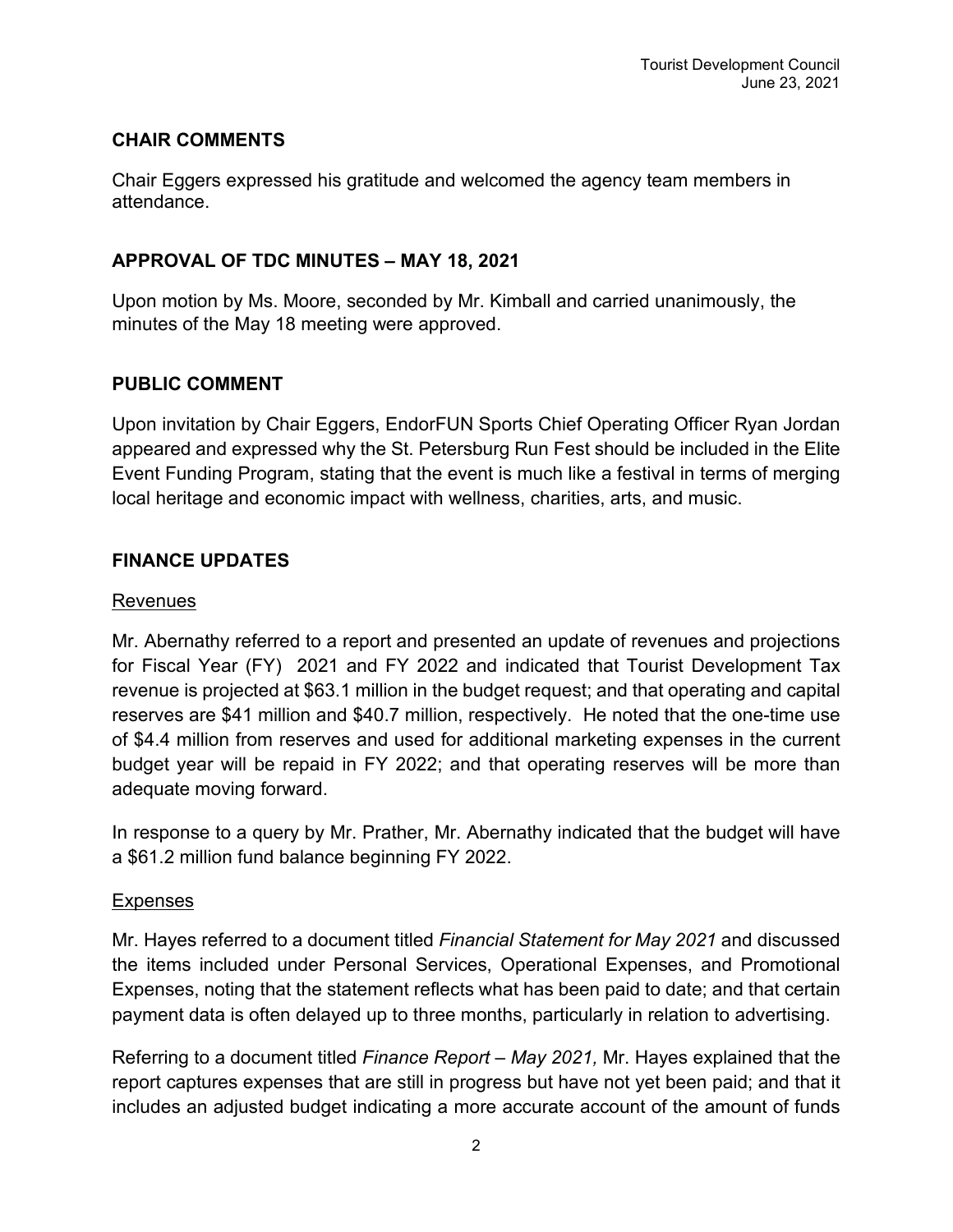remaining in the current budget; whereupon, he discussed several categories reflected in the document.

In response to queries by the members, Mr. Hayes stated that advertising expenses would increase in July to boost fall travel; that VSPC has several open positions; and that tourism is increasing to reach pre-pandemic levels, and discussion ensued.

#### **DISCUSSION ITEMS**

#### FY 2022 Elite Events Recommendations

Mr. Ramsberger referred to a document titled *FY22 Elite Events Funding Program TDC Committee Review, June 11, 2021,* listing the elite events, scoring, and funding amounts recommended by the Elite Events Funding Committee. He related that the following three events did not qualify for funding:

- 1. Books at the Beach Convention the application did not meet requirements.
- 2. Localtopia, "A Community Celebration of All Things Local" received a score below the recommended guidelines for consideration.
- 3. St Pete Run Fest did not meet the "cultural heritage" definition of the criteria.

#### LOCALTOPIA

Mayor Kriseman stated that Localtopia's attendance has grown each year; that City staff has to close certain streets during the event as it has outgrown its assigned location; and that the TDC had a similar discussion last year as to what qualifies an event for funding; whereupon, Ms. Rodriguez stated that she values the event and its purpose and offered to adjust her scoring of the application.

Discussion ensued regarding the definition and scoring of cultural events. Mr. Prather stated that Localtopia certainly celebrates the cultural diversity of local businesses within St. Petersburg. Mayor Bujalski indicated that approving the event would open the door to other similar events throughout Pinellas County, and discussion ensued.

Responding to a query by Mayor Kriseman, Attorney Zas stated that allowing an application to be rescored would be inappropriate and recommended that the Council ask the BCC to waive the score requirement and approve the application as presented.

Mayor Kriseman moved, seconded by Mr. Kimball, that the Elite Events list as recommended by the Funding Committee include a request to waive the score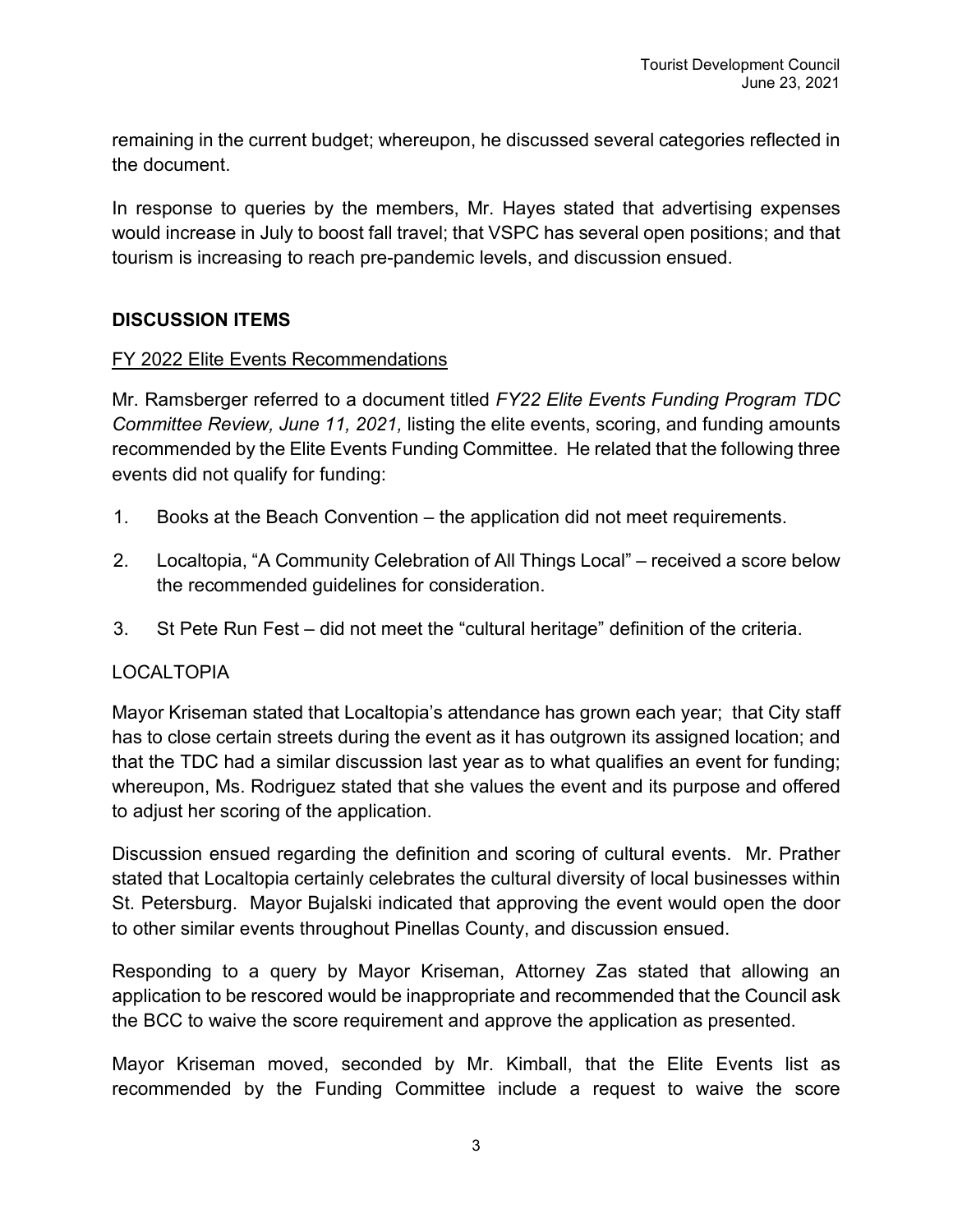requirement for Localtopia, and be amended to include the event for approved funding. Following discussion, Chair Eggers called for the vote and the motion carried 7 to 1, with Mayor Bujalski dissenting.

#### ST PETE RUN FEST

Mayor Kriseman stated that the St Pete Run Fest should be considered for funding as it meets the definition of "an elite event that recognizes and celebrates community history and identity bonds to the past, present, future, and/or values and traditions that attract tourists." He noted that the event also meets the definition of an elite event; and that the event focuses on wellness which is something the City promotes through the Foundation for a Healthy St. Petersburg; whereupon, he asked the members to find that the event qualifies for the requested funding based on the current language of the program.

Attorney Zas indicated that should the members wish to include this event, the first threshold for members to determine is whether the event meets the category definition; and that the Elite Events Funding Committee would then be asked to score the event and determine if it reaches the required 700 points.

Mayor Bujalski related that the Committee excluded this event due to it not meeting the definition of "cultural heritage"; and that staff had stated that the event was to receive a portion of funding via a separate mechanism through VSPC's other programs, and discussion ensued.

Mayor Kriseman moved, seconded by Mr. Williams, that the Council find the St Pete Run Fest meets the category definition.

In response to queries by the members, Mr. Ramsberger explained that prior guidelines prohibiting an event from obtaining funding elsewhere were removed several years ago. Mr. Prather noted that he is in favor of both Localtopia and the St Pete Run Fest; and that there is money remaining in the budget to fund both events. Mayor Bujalski suggested that the event should not be approved at this time; and that the TDC should revisit the Elite Events guidelines, definitions, and categories in the fall.

Following further discussion and upon call for the vote, the motion failed by a vote of 3 to 5, with Messrs. Eggers and Kimball, Mayor Bujalski, and Mses. Moore, and Rodriguez dissenting.

Upon call by Chair Eggers, Mayor Bujalski moved, seconded by Mr. Williams and carried unanimously, that the amended list to include Localtopia as stated be the final recommendation of the TDC to the BCC for approval.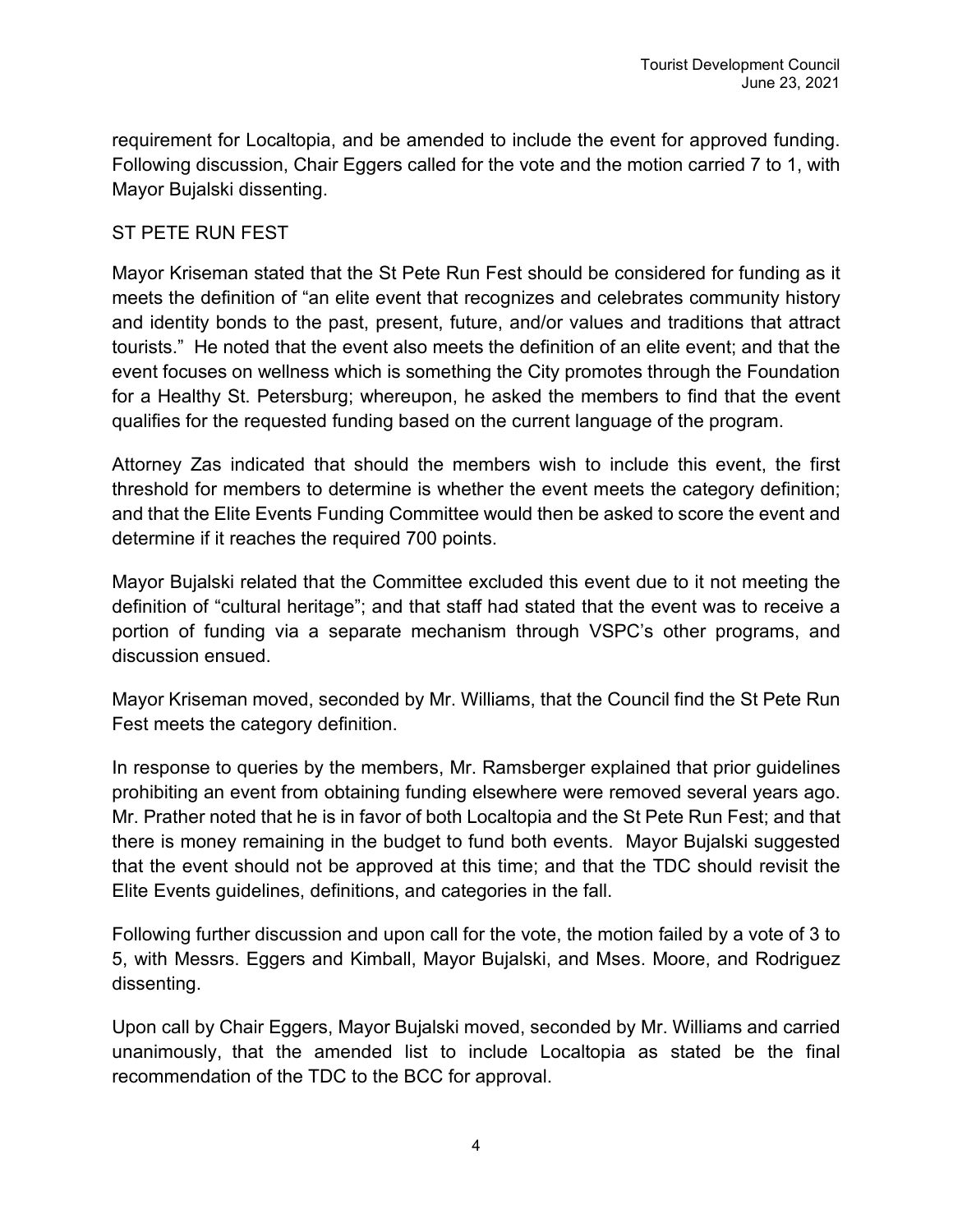### **DEPARTMENT UPDATES**

#### Department Reports

Mr. Hayes related that staff and agency partners are preparing a 12-month strategic and tactical plan; and that the plan will be presented in two parts, in September and January.

Department reports can be found online at partners.visitstpeteclearwater.com.

# **VSPC PRESIDENT & CEO REPORT**

# Agency Partner Summit

Mr. Hayes introduced Carmen Boyce of BVK, Kimberly Vince-Cruz of Destination Analysts, Scott Bacon of Miles Partnership, and Laura Lopez of NJF, who each presented the objectives of their organization, illustrating the partnership between their agency and VSPC and highlighting certain accomplishments of the prior year. Mr. Hayes concluded by discussion the ongoing and collaborative communication between VSPC and all of its partners, and brief discussion ensued.

*Melinda Pletcher arrived at 10:20 A.M.*

#### Red Tide Update

Mr. Hayes noted that they are working closely with county staff to keep residents and visitors informed as to where Red Tide may be located each day; and that it has not yet hindered visitor attendance.

Responding to queries by the members, Mr. Hayes related continuous updates are located on the county website to include the location presence of Red Tide and the associated level of respiratory risk. Mr. Bridges indicated that current Red Tide levels are not nearly as high as they were in 2018, and discussion ensued.

#### Strategic Plan Update

Mr. Hayes encouraged members to schedule a one-on-one meeting with HCP Associates regarding the strategic plan; and that the meeting is exceptionally critical for members holding multiple roles.

#### Key Destination Metrics

Mr. Hayes referred to a PowerPoint presentation titled *Tourism Economic Snapshot, June 2021 TDC meeting* and reviewed the data for the month of April year-to-date, including